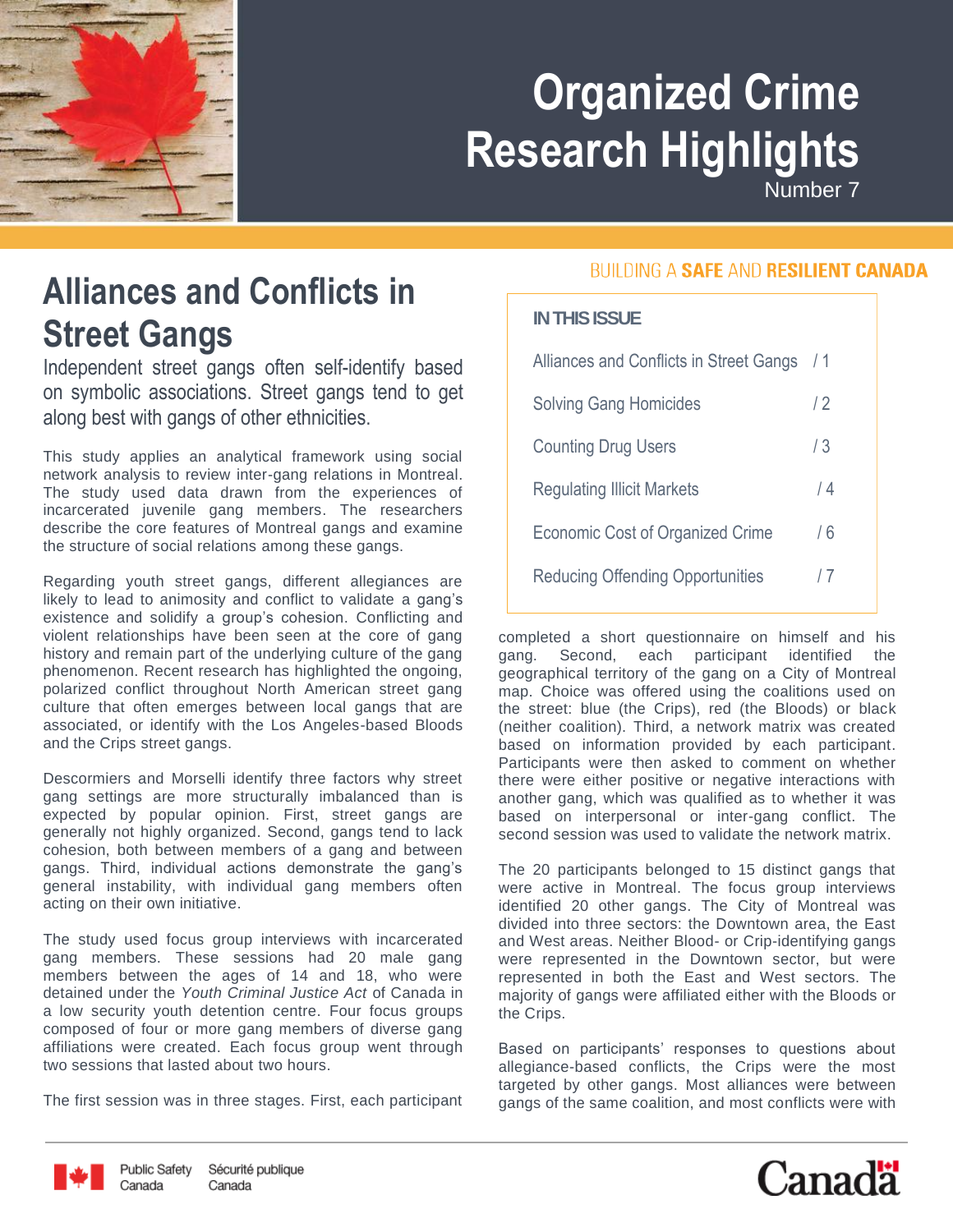gangs of the rival coalition. However, "alliances and conflicts do not always follow the orientation prescribed by the traditional Bloods versus Crips conception" (307). There were conflicts within coalitions due to personal motives of individuals. Violence was also used against members in an attempt to maintain the group reputation of a coalition. There are opportunistic alliances between enemies despite the polarized conception of coalitions of Bloods and Crips. The label of Blood or Crip were largely symbolic labels indicating a likely pattern of association between gangs and gang members, and were not a reflection of participation in a wider hierarchical gang structure or formal relationship. Interestingly, street gangs that are drawn from different ethnicities tended to get along better with each other than gangs of the same ethnic background. "The effort to coexist regardless of pre-established rivalries was emphasized throughout the focus group interviews" (310). In Montreal, stereotypical indicators of social cohesion, such as shared gang colours or ethnic make-up, cannot simply be used to predict the use of violence or the emergence of conflicts or alliances, amongst street gangs.

Descormiers, Karine, and Morselli, Carlo. (2011). "Alliances, Conflicts, and Contradictions in Montreal's Street Gang Landscape," *International Criminal Justice* Review, 21(3),2011:297-314.

#### **Solving Gang Homicides**

Less evidence is available to solve gang-related homicides, so these cases demand additional police resources.

There are a number of factors that contribute to police successfully solving homicides, including: the amount of time required to investigate the crime; the presence of witnesses and their cooperation; the type of weapon used; and the relationship between offender and victim.

The rate at which crimes are solved is called "the clearance rate." Researchers have argued that there might be differences in clearance rates because police value certain types of victims more than others, the situational factors surrounding a crime might differ, of the physical evidence left behind, differentials in police access to particular types of investigative resources, or due to investigative procedures, analytic techniques, police service demographics or political variables. What has been "a consistent finding in this body of research is that gang related homicides have a much lower clearance rate" than other homicides (3). Certain features of gang-related homicides have been used to explain this lower clearance rate, including: the higher likelihood of using a gun as a weapon; that the lethal attack often occurs at a greater distance; that the relationship between victim and offender is more impersonal; that witnesses of the crime and associates

of the offender do not provide information to police; that motivations for homicide can be collective rather than individual; and that these barriers add up to less evidence being immediately available to solve cases, resulting in them taking longer to solve.

In 2003, the Royal Canadian Mounted Police (RCMP) and various municipal police services in British Columbia established the Integrated Homicide Investigative Team (IHIT). The group investigates homicides in the Lower Mainland of British Columbia. Their typical homicide clearance rate has been 20 to 25% lower than the Canadian national average of 57%. Since clearance rate is an important measure of performance, this study was launched to investigate the reason for the discrepancy.

The researchers had IHIT detectives randomly select half of 280 cases that IHIT had investigated between 2003 and 2010. These 140 cases were coded using 95 variables, including: "victim and suspect characteristics, such as time of day, location, and method of homicide; investigative characteristics, including time frames; investigative outcomes; and post-arrest judicial elements" (5). The anonymized data was analyzed by the researchers.

Of the 140 cases, half (n=71) of the cases were gangrelated (as defined by nationally accepted definition used by the Canadian Centre for Justice Statistics on the *Homicide Survey*). Of these gang-related homicides, there were 49 suspects involved with 26 cleared homicides and 45 unsolved homicides. For the 69 nongang-related homicides, there were 59 suspects for 55 cleared cases and 14 unsolved cases.

About 70% of the gang-related homicides had "firearm" as the cause of death, while 49% of non-gang-related homicide involved the "use of a firearm." For gangrelated homicides almost all victims were male (98%) compared to about half (54%) of non-gang-related homicides. Half of the victims of gang-related homicides were themselves gang members or affiliates of gangs, but this was the case in less than 1% of non-gangrelated homicides. Suspects in gang-related homicides were more than twice as likely to have a criminal record for violence or drug charges, as well as being twice as likely to be a prolific offender. "Investigators were able to identify a chargeable suspect on the same day the homicide occurred just 12% of the time compared to 55% for non-gang-related cases" (11).

Another potential difference between gang and nongang-related homicides are the nature and extent of police resources applied to the case and the degree to which particular resources contribute to solving a homicide. Hypothetically, since gang related homicides are considered more difficult to solve, these homicides would be more likely to involve the request for and the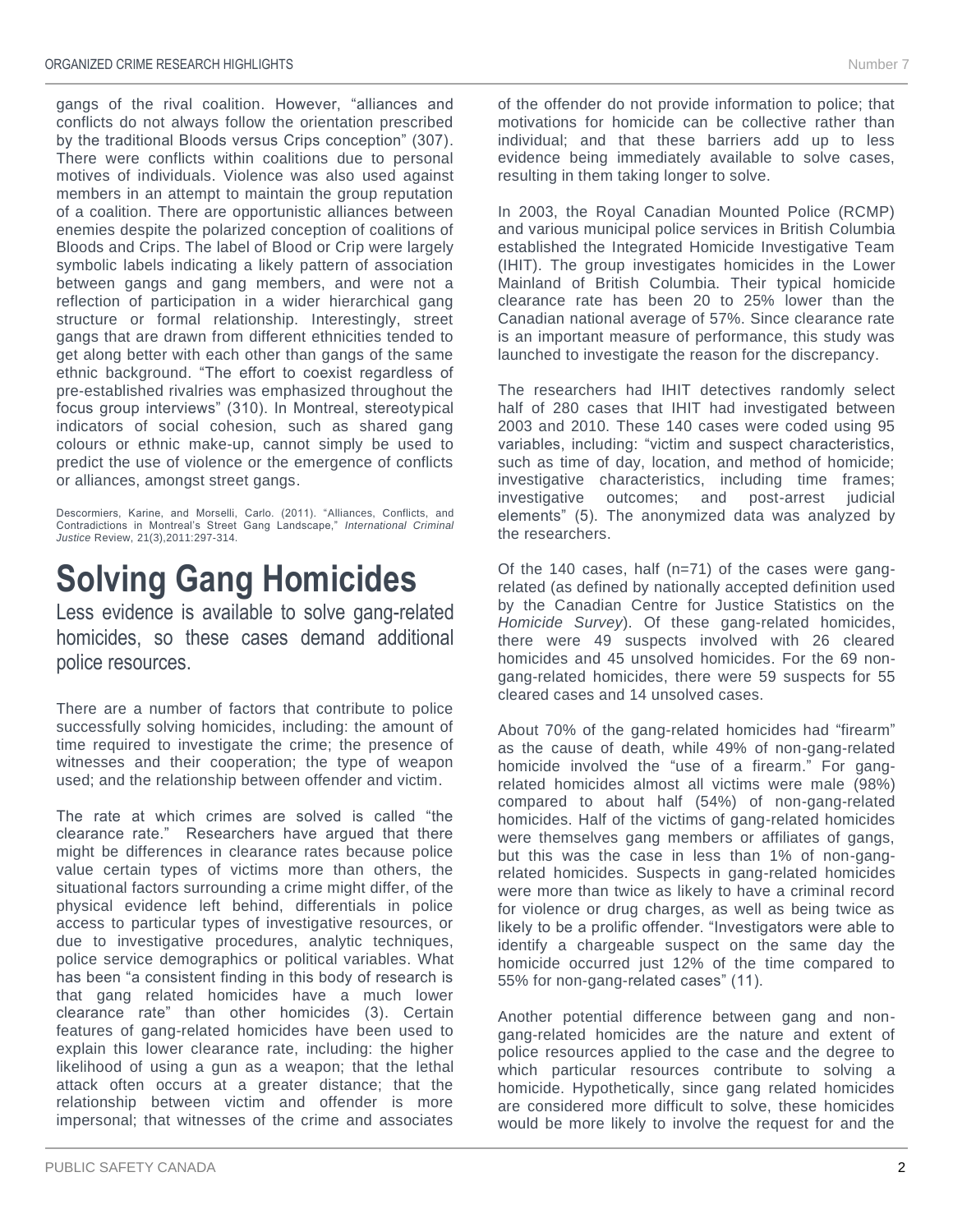use of specific resources. In this study, five types of resources were analysed: wiretaps; surveillance; undercover operations; interview teams, and the use of police agents" (8). The researchers' analysis found that "there was clearly less readily available evidence in the case of cleared gang-related homicides" (8). These resources were identified by investigators as important to both gang- and non-gang-related homicides. They were also identified as being more important in unsolved gang-related homicides. Still, "the added resources were only applied in a fraction of the instances where they were deemed appropriate to apply, and the discrepancy [was] greater in gang-related cases than in non-gang related cases" (9).

IHIT's caseload is typically made up of 50% gang-related homicides, while outside of British Columbia 15% of homicides were gang-related during the study period. IHIT had nearly identical clearance rates for non gangrelated homicides (78% versus 80%). The researchers note that "it should not be surprising that IHIT's overall gang related homicide clearance rate (38 per cent) is lower than the national average gang related homicide clearance rate (50 per cent): (10).

*"There is simply less evidence and information in gang related homicide cases. This results in the need for additional resources to adequately investigate these cases" (11).*

The authors argue that "it would appear that additional resources should be used when requested by investigators, especially in gang-related homicides" (12).

The researchers caution that findings of this study may not make direct comparisons with police services outside of the Lower Mainland of British Columbia appropriate, without first accounting for an "understanding of the nuances of homicide units in other jurisdictions and the factors that affect their operation" (13).

Armstrong, Jennifer, Darryl Plecas, and Irwin Cohen. (2013) *The Value of Resources in Solving Homicides: Difference Between Gang Between Gang-Related and Non Gang-Related Cases as a Case in Point*. Paper from the University of the Fraser Valley, Centre for Public Safety and Criminal Justice Research, School of Criminology and Criminal Justice.

### **Counting Drug Users**

Estimating the size of a hidden population from an anonymous snowball sample is possible. New York City has about 12,229 meth users.

Researching "hidden populations," such as criminals, gang members or the illicit drug markets managed by organize crime groups usually relies on a single source or combination of sources of data, such as arrests or hospital admissions. However, it is mostly unclear how accurately these sources reflect the overall population. Therefore, the estimates of the "hidden population" are somewhat problematic. Researchers are becoming more creative with the application of indirect, network-based research methods when it comes to statistically studying "hidden populations."

Two of the most popular methods previously used to estimate the size of the market for illicit substances are "Network Scale-Up Method" (NSUM) and "Capture-Recapture Method" using Respondent-Driven Sampling (RDS). NSUM assumes that the people's networks are representative of the general population in which they live. Once the network is identified and the activities inside the network are observed, inferences are then made about the trends in the general population. When it comes to populations that are engaged in illicit activities, however, the assumption about representativity of the general population becomes problematic because the people who are engaged in these activities are likely to keep their activities secret due to their illicit nature.

A "Capture-Recapture Method" is intended to estimate the size of an unknown population through successive samples of identical research subjects. A statistical formula, called "Lincoln-Peterson formula" is used to estimate the size of the population when a quorum of matching samples is achieved. When used on its own, the "Capture-Recapture Method" produces population estimates by observing the number of criminals who were caught for a certain type of crime, released, and then re-caught. The population of criminals is then inferred from the number of criminals who were recaught. "Capture-Recapture Method" is often mixed with a Respondent-Driven Sampling (RDS) strategy, which is a novel strategy for the creation of a representative sample that begins with a convenience snowball sample. The main limitation of this method is that if the initial sampling procedure was incorrect (i.e., not reflecting the population under study), the subsequent samplings will be skewed thus affecting the overall estimates.

To overcome the issues associated with these two popular methods, the authors of this study developed a network-based RDS version of the "Capture-Recapture Method" to undertake a quantitative analysis of New York City's methamphetamine-using population. The main idea behind the method is to develop estimates of a hidden population from a small sample of methamphetamine users in New York city who are willing to share their "network" of other known users, while maintaining anonymity of both the individuals in the initial sample and their contacts.

The researchers gathered an initial sample of 37 methamphetamine users, or RDS "seeds," through an ad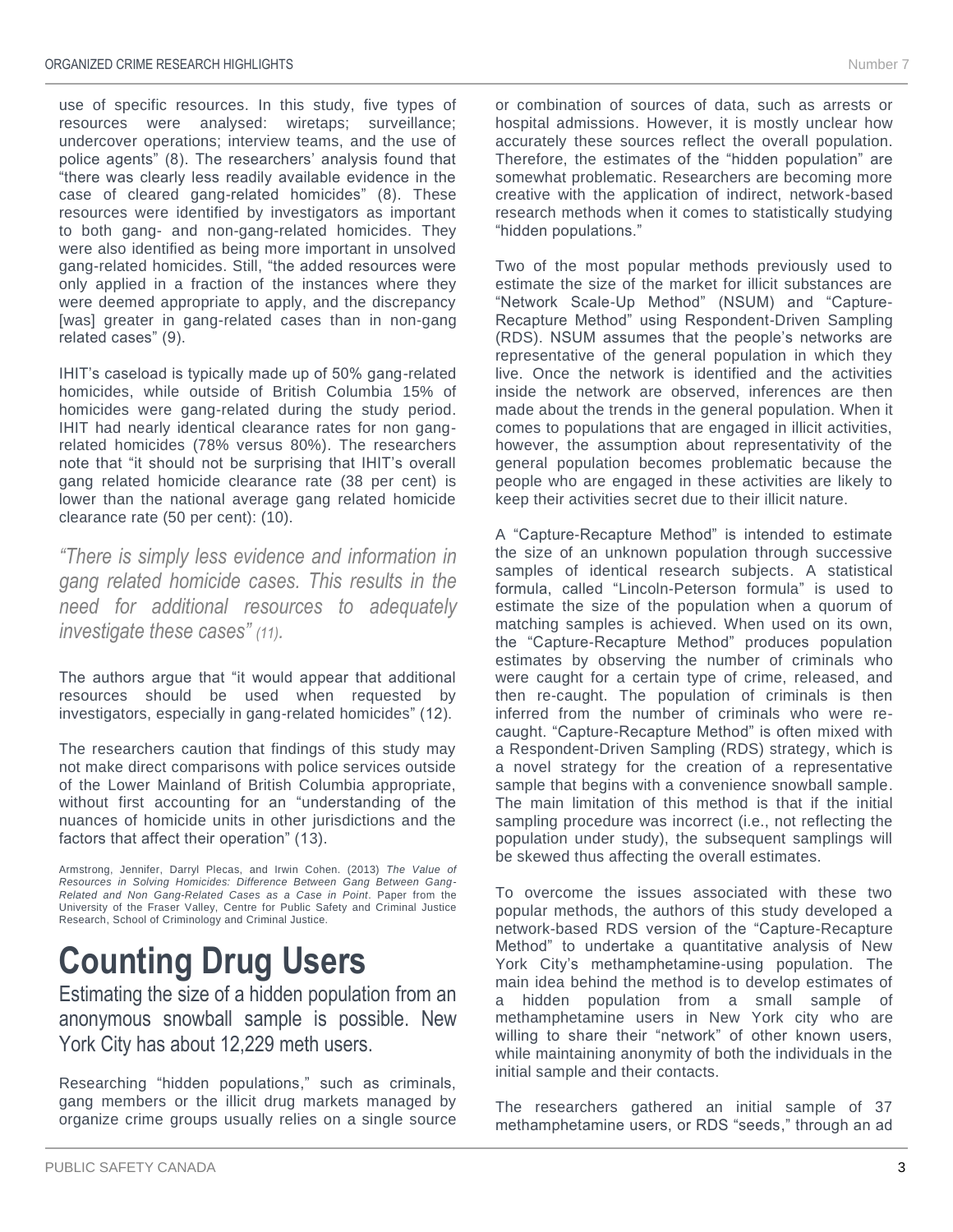on craigslist. The respondents to the ad were asked to identify meth users in their mobile phone directory; an additional 95 contacts of users were identified. Information was collected on approximate height, approximate weight, hair colour, eye colour, gender, and race/ethnicity. The researchers also recorded and coded the last three digits of respondents' and their contacts' phone numbers through a procedure they called "telefunken." The coding involved the following: each of the three digits was coded as odd or even, and high if it was above 4.5 or low if it was below 4.5. For example, digits 123 were coded as odd-even-odd-low-low-low. Basic personal characteristics of respondents were also recorded and lumped together with the codified last three digits of phone numbers to create a unique code for each respondent. These unique codes were later used for matching procedures while maintaining respondents' anonymity.

To follow the "Capture-Recapture" principles when using the method to estimate the size of a population, the initial "seeds" were considered as the "capture" and the identified contacts as "recapture assay." A number of "seeds" were discovered in the "recapture assay" through the matching procedure The researchers then used a statistical procedure to infer an overall estimate of methamphetamine users in New York City from the discoveries of "seeds" in the "recapture assay." The estimated number of meth users ended up being 12,229, with a range 8,253 – 23,750. The authors further mention that even though measures were taken to correct for various issues associated with the statistical procedures used, such as the possibility of false matches and a relatively small sample size, the range of estimates could be as high as 30,756 and as low as 7,689.

The major contribution of this creative approach to estimating the size of hidden populations is perhaps not the estimate itself, which the authors admit could still use some statistical polishing. Rather, the contribution is in the idea that the data on which the estimates are based is not dependent on external sources such as number of arrests or hospital admissions. Furthermore, the anonymity of a sensitive population is maintained throughout the project. Overall, this promising method is capable of producing statistically-sound estimates of a hard-to-reach population engaged in illicit activities from a small sample size, all while maintaining anonymity. While such estimates could be created using other, more traditional methods like intelligence data, the method presented in this paper is an inexpensive and anonymous approach to what could otherwise be a lengthy and costly effort.

#### **Regulating Illicit Markets**

Decriminalizing and regulating illicit markets can reduce crime. However, the markets need to be carefully studied and understood before such attempts takes place.

The example of the Netherlands, which has a long history of regulating formerly illicit markets such as gambling, prostitution, and drugs, shows that decriminalization and regulation of such markets can contribute to a significant reduction of crime. Still, given the often inflexible nature of regulations, criminal elements and organized crime may be quick to re-enter the markets and look for business opportunities.

When decriminalizing illicit markets, a regulatory system would need to account for the negative side effects associated with decriminalization. While it might be simple in theory, it is very difficult to regulate formerly illicit markets since the markets cannot always be perfectly understood by the regulating body. Further, the regulatory system is not, and cannot be, perfectly designed to quickly respond to evolving consumer demands or the emergence of new products and innovative techniques which occurs when the structure of the market radically changes.

In any society that features consumer demand for products and services that are deemed illicit, governments and law enforcement authorities will encounter difficulties in dealing with these markets providing such products or services. Criminalizing such markets often leads to a presence of black markets. Further, by directing efforts at dealing with the criminalized activities and black markets, law enforcement authorities have fewer resources to direct towards other priorities. Decriminalizing certain activities would ultimately lead to reducing opportunities for criminals and freeing up resources for law enforcement.

There are several risks that accompany decriminalization or legalization of previously illicit activities. First, it may lead to an expansion of the market, as legalized products or services may attract new customers who previously did not use it due to the stigma, danger, restricted availability, or higher price caused by the illegality. Second, honest operators of the newlylegalized services could either be lacking the necessary experience or not wish to be associated with the previously-stigmatized service, thus leaving the window open for experienced criminals to operate the services. Finally, authorities are sometimes unable to support the balance of price and quality of the legalized products. Once again, experienced criminals could be competing

Dombrowski, Kirk, Khan, Bilal, Wendel, Travis, McLean, Katherine, Misshula, Evan, and Curtis, Rick. (2012). "Estimating the Size of the Methamphetamine-Using Population in New York City Using Network Sampling Techniques," *Advances in Applied Sociology*, 2(4): 245-252.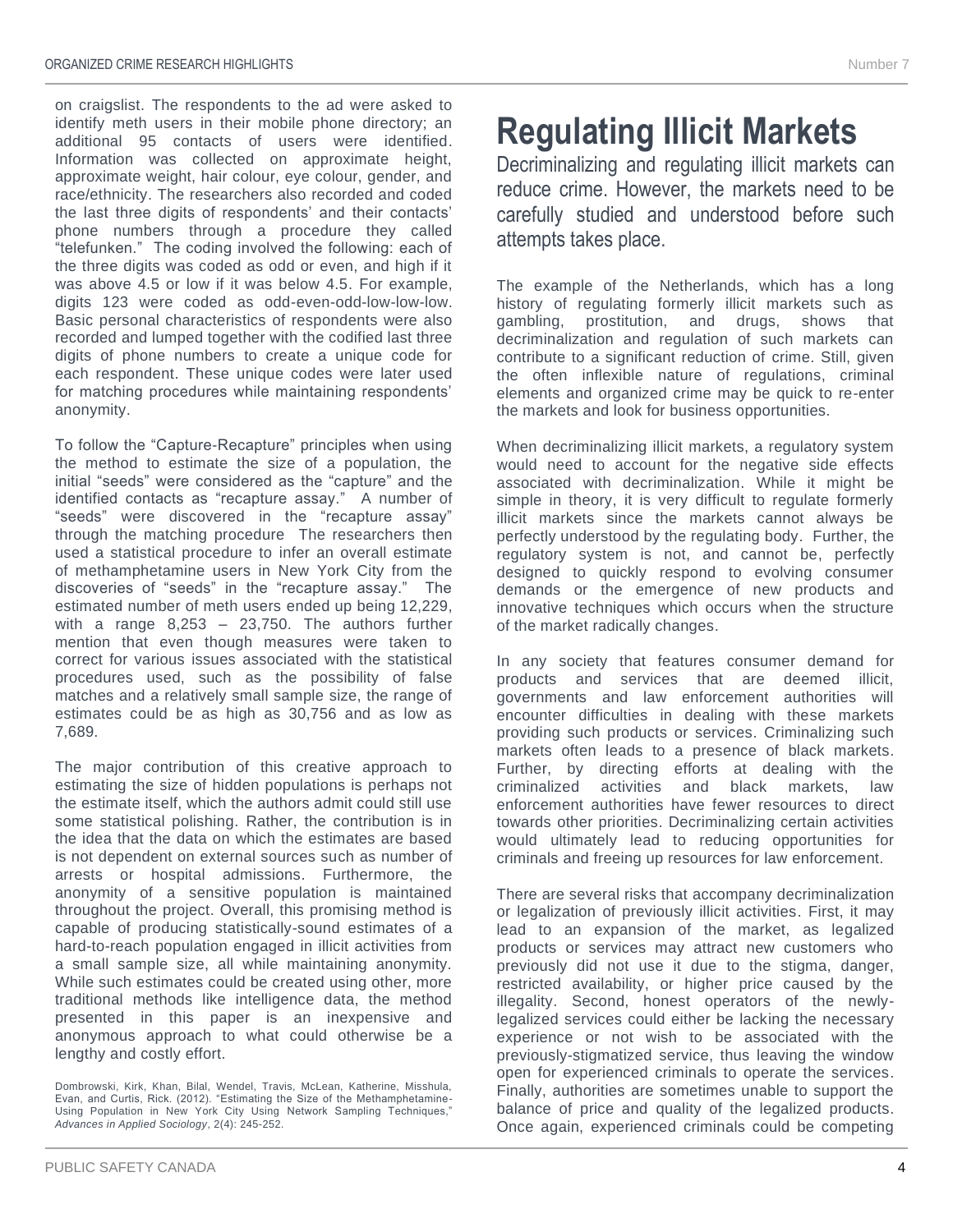with legitimate providers by offering cheaper or better quality products and services, which, in a way, defeats the purpose of the legalization.

To illustrate the impact of decriminalization of certain activities, the author discusses two examples from the Netherlands: the gambling industry and the soft drug market. The gambling industry in the Netherlands was illegal until 1948. It was slowly decriminalized over four decades. Studies show that the decriminalization of gambling activities, such as casino gaming, bingo, lotto and sports betting, reduced the harmful impact of the illicit markets, but at the same time left place for illicit operators to function. That, the author argues, could have been partially prevented if a system was in place to screen the applicants for operation licences. It took a lot of time and effort on behalf of law authorities to screen applicants, revoke licences, and even buy out gambling establishments.

Another unintended consequence of the legalization of gambling was a rise in gambling addiction, particularly among young males. The addiction was dealt with by removing electronic gambling machines from places accessible to youth, as well as restricting youth in gambling establishments.

The emergence of online casinos that are accessible to anyone anywhere where the Internet is available further complicated the regulations of the gambling market in the Netherlands. Since online casinos are almost always operated from countries or territories with a rather lenient gambling and financial regulation, they fall outside of the Dutch legal system. It is practically impossible for law authorities to deal with money laundering or other illicit activities that may be associated with online gambling. International efforts have thus far had minimal success, despite several strong international legislations being put in place.

Another example of the impact of decriminalization in the Netherlands is that of the "soft drug" market, such as marijuana and hashish. Two committees were commissioned to study the impact of drugs on society in the early 1970's. The first concluded that the use of marijuana is limited to sub-cultures and that its criminalization carries mostly moral rather than objective connotations. The committee further suggested that a policy of suppression would create a negative spiral effect on society. The second committee stated that it would be ineffective to punish drug users. What followed is a slow process of decriminalization for possession of marijuana and hashish, whereby the products would still be illegal but law enforcement authorities would not prosecute possession, use, or sale of small consumersize amounts of these drugs. At the same time, no regulatory measures were taken when it came to the drug supply.

A rather large number of shops (1,500 by 1990) selling cannabis products mushroomed across the Netherlands in the ensuing decades. Analysis showed that just like with the gambling industry, criminals and organized crime elements were running a lot of illegal shops alongside the legal ones. By 1992, the Dutch government introduced a licencing scheme and the screening of applicants to remedy the situation.

To address the gap in regulation of the supply of cannabis, home growing of the drug was permitted starting in the mid-90's.

However, it did not take long before organized crime recognized the potential of growing and trafficking cannabis to other European nations; the abandonment of border control inside the Schengen zone only made the trafficking easier. Foreign drug tourism also began thriving, where tourists or drug dealers from outside of the Netherlands would drive to a Dutch border town, load their vehicle with cannabis, and drive back to their home country without any enforcement.

The options for the government to respond to these unintended consequences of decriminalizing soft drugs are as following: a) further decriminalization, which is unlikely due to political concerns; b) "sealing the border" and restricting the sale to Dutch residents only, which could further boost illicit markets; and c) increased law enforcement efforts, which, as past research shows, can have a limited success.

Decriminalization and regulation of illicit markets could be a potential response option for battling the criminals who profit from such markets. However, the markets need to be very well studied and understood prior to the design of the regulation policy; the policy needs to be carefully crafted to take into account the unintended consequences of decriminalization. The policy further needs to be flexible enough to quickly respond to the evolving nature of the products and the market's supply and demand.

The discussion in this paper highlights the importance of research that needs to take place when governments consider the option of regulating or decriminalizing certain products or activities. The existing or future market needs to be carefully studies in terms of constraints on supply and demand; the demographic portrait of both the potential suppliers and consumers, and their behaviour; price and purity of the products; and models of demand curve.

Spapens, Toine (2012). "The Question of Regulating Illegal Markets," *GSFT Journal of Law and Social Sciences*, 2(1): 30-37.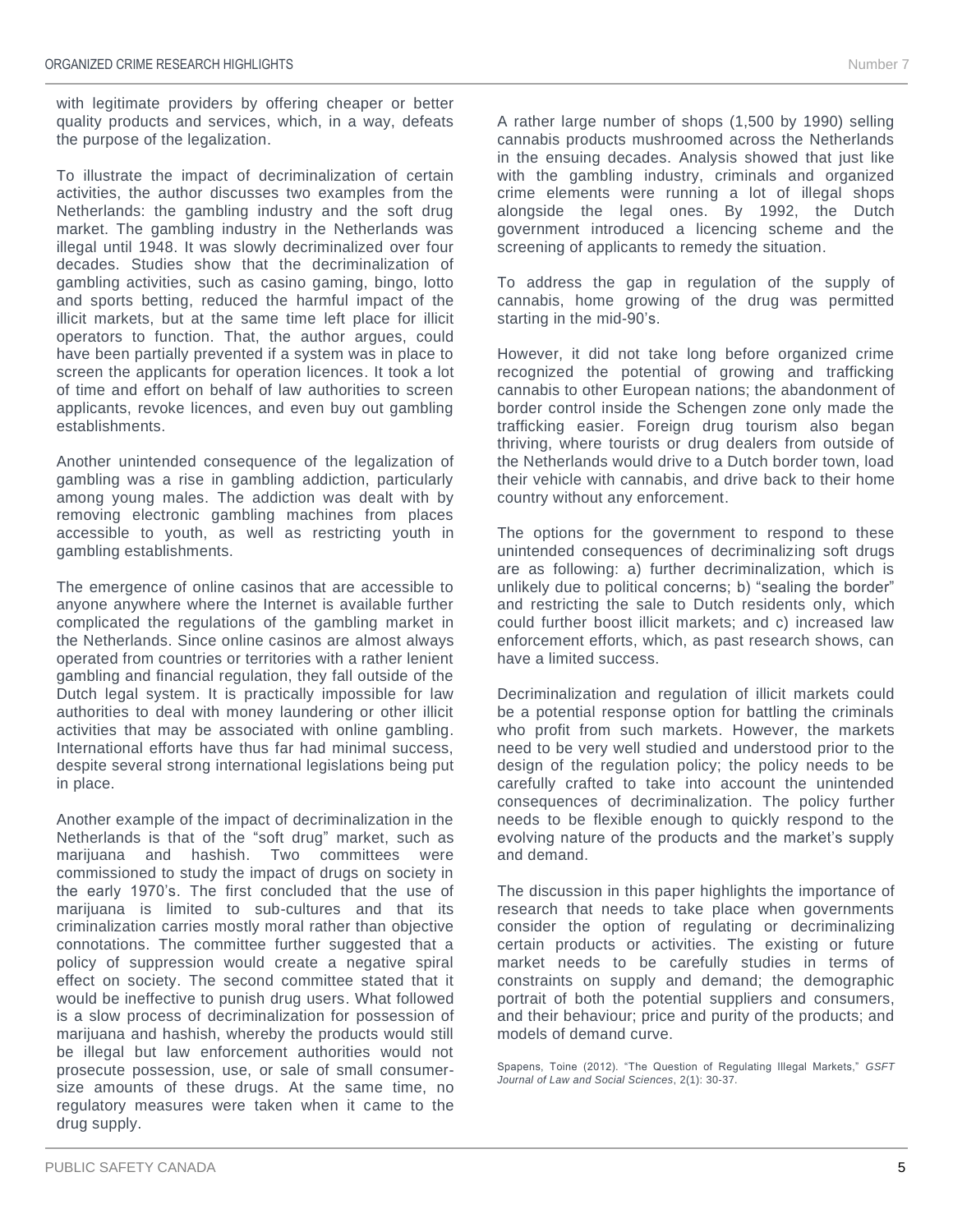#### **Economic Cost of Organized Crime**

The presence of organized crime reduces economic growth and increases homicides.

The origins of mafia in southern Italian regions, such as Sicily and Camorra, can be traced back to the unification of Italy in 1861. The creation of mafia groups was a response to a societal demand for an informal and stable structure of governance. On the other hand, the regions of Apulia and Basilicata did not experience much organized crime activity until the early 1970's, when mafia elements began to take root. The most important explanations for the establishment of mafia in the early 1970's in Apulia and Basilicata are the lucrative business of tobacco smuggling, and the diversion of public procurement funds that were flowing to the regions following a destructive earthquake in 1980. Apulia and Basilicata were among the most economically affluent Italian regions prior to the early 1970's, but subsequently became the two regions with the lowest growth rate shortly afterwards.

The economic impact of crime on society has been studied for a few decades, but little attention has been paid to the study of the impact of organized crime specifically. The traditional methods of estimating the cost of crime, namely "Monetary Cost Accounting;" "Contingent Valuation Surveys;" and "Willingness-to-Pay Measures" have not addressed the issue of the economic cost of organized crime to society.

The author of this article uses a method called "Synthetic Control Method." The method compares the economic structure of regions that are less or not at all affected by organized crime to the regions under examination – Apulia and Basilicata – a few years prior to the introduction of organized crime. In other words, the "Synthetic Control Method" analyses variation in the regions under study over periods of time that have either been exposed to the introduction of organized crime elements, or have not been exposed to mafia at all. The outcome of the analysis is then compared to a weighted average of all other regions. In this study, the outcome results for Apulia and Basilicata are compared to the weighted average of all other Italian regions, except for Sicily, Campania, and Calabria. These three regions were omitted from the analysis because they experience a strong pervasiveness of mafia, as well as because the presence of mafia dates back to the unification of Italy, making pre-treatment observations impossible.

Results of the analysis indicate that compared to the average of regions included in the control group that did not experience much exposure to the mafia, the GDP of Apulia and Basilicata dropped by as much as 16% by the mid-1970's, when the regions saw a fast and intense exposure to the mafia. Further, the homicide rate increased from zero to three homicides per 100,000 in 1975 and remained very high until 1982.

To demonstrate a causal link between the introduction of mafia in Apulia and Basilicata and the economic decline of the regions, the author notes that private investments in the regions remained stable until the mid-1970's and only declined two years after the beginning of violence in the region. This, the author argues, demonstrates that the economic outlook for the regions did not change before or at the point in time of arrival of the mafia in the region. In other words, the decline in GDP could not have been possible because of a change in the economic outlook for the two regions under study. Further regression analysis, where exogenous factors were controlled, demonstrates that the economic decline of the regions has likely occurred with the introduction and establishment of mafia in the regions.

The winding down of private investments in Apulia and Basilicata was replaced with a significant increase of public procurement investment, which presents new opportunities for organized crime. Mafia is well known to use intimidation, racketeering, and violence to secure access to public funds, which is then re-channelled to the pockets of corrupted politicians, law enforcement, and mafia bosses. Once again, the author attributes the increase in public funding to the presence and activities of the mafia in Apulia and Basilicata.

The present method is one of the first attempts to examine the economic impact of organized crime. It is limited in that it is not capable to examine the impact of organized crime on the economy in greater detail. Further, because of the complex nature of organized crime, not all the exogenous factors can be taken into account. Finally, the analysis was only able to estimate only one of several impacts of the mafia on the economy; other impacts, such as loss of productivity, as well as the social and psychological effects, are not accounted for. Nevertheless, this method is a promising approach to begin the examination of the economic impact of organized crime.

Pinotti, Paolo (2012). "The Economic Impact of Organized Crime: Evidence from Southern Italy," Banca D'Italia, Temi di Discussione (Working Papers), Number 868.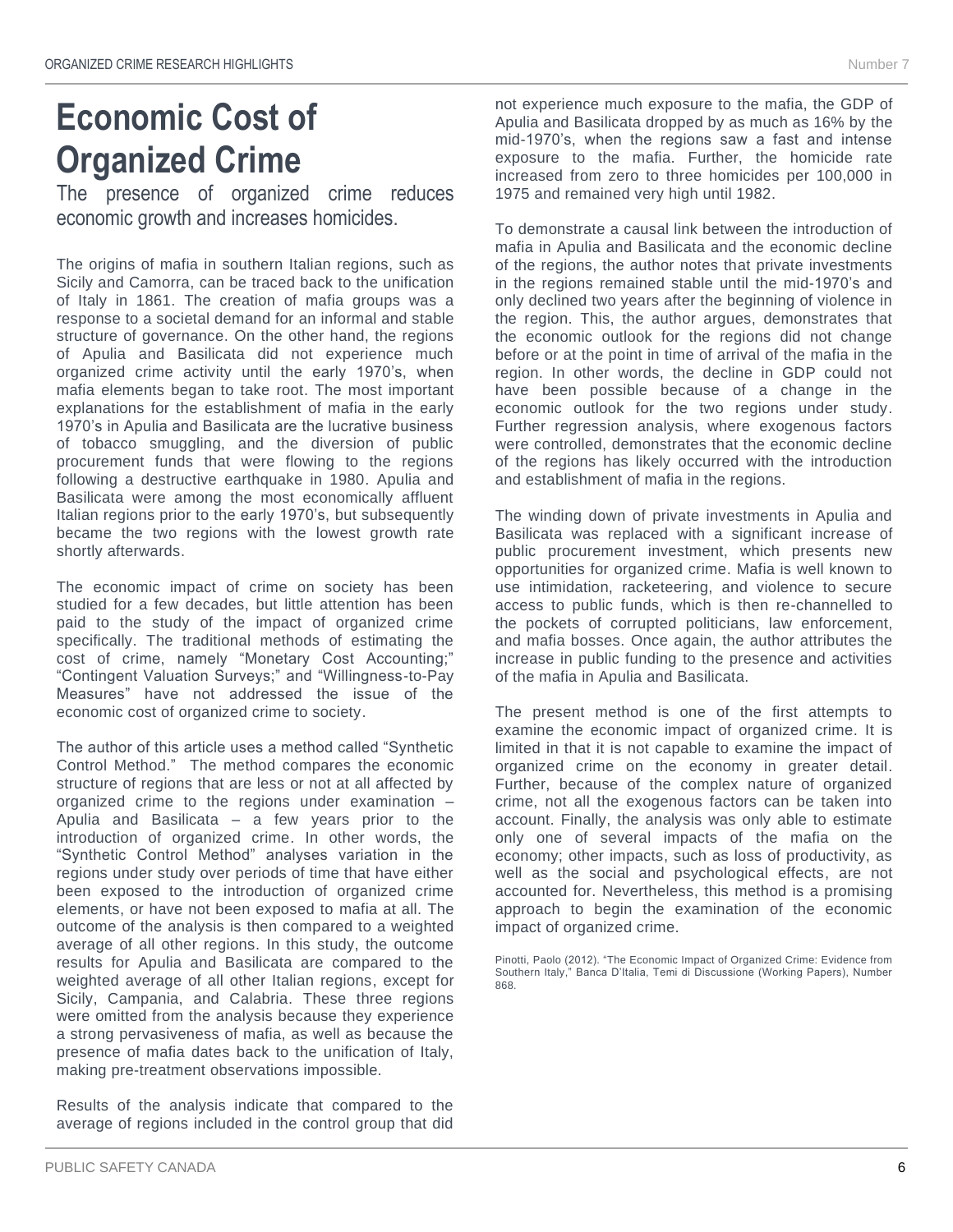# **Reducing Offending Opportunities**

Opportunity reduction strategies, involving multiple partners and publicized operations, can reduce the harm of organized crime.

The study aims to increase the understanding as to the efficacy of an opportunity reducing approach when attempting to prevent and disrupt organized crime in an operational setting. The study explored the actions of a police service situated in the North of England over a period of three years, establishing how an organized crime group (OCG) is selected and how interventions take place. It also assessed the impact of these interventions using both quantitative and qualitative methodologies.

The authors note that using a multi-agency approach to create a hostile environment for the OCG was a major change from traditional operating procedures. The importance of this change emerged that instead of operating in secrecy, the operation was publicized to the community, partner agencies, and the OCG themselves. Also, changing the purpose from prosecuting OCG members to reducing OCG harm, allowed the informing of others, pooling of information, and making sure that a much wider group contributed to solving the OCG problem.

Each police service in England and Wales identified and analyzed all OCGs within their jurisdiction. Once identified, national criteria were used to assess and rank the actual and potential threat that each OCG generated. The criteria<sup>1</sup> included: a) the level of injury to victims or others caused by the OCG; b) the level of harm to the community; c) the level of impact to police/government reputation; d) the criminal capability or capacity of the OCG; e) the geographic extent or ability of the OCG to cross borders (local, regional, national or transnational); and f) the negative economic impact the OCG has on society. The assessment was based on police criminal intelligence from a myriad of sources.

The study uses both qualitative and quantitative data and focused on an OCG. The authors obtained their qualitative data by interviewing individuals involved in the operation, specifically seven police officers, three members of external public sector organizations, and five members of the local community. Quantitative data was obtained from national and local police systems that were also used to develop a profile for each OCG member. The data included the offending

history both prior to, and two years after, the operation had begun (obtained April 2009 and April 2011).

The study used semi-structured interviews that provided flexibility to explore the complex and sensitive issues associated with the subject. These interviews took place in police and private premises based on the respondent's preference. A content analysis was conducted across the range of responses to identify key recurring themes.

The findings are divided into three sections. The first section explored the characteristics of the OCG selected. The second section described interventions made by the police and partner agencies, and classified them by using the preventative framework in Cornish and Clarke's (1986) account of 'rational choice theory,' which is designed to reduce the rewards, remove the excuses, and increase the effort and risk of committing crime. The final section explored the profile of the OCG two years after starting the operation and supported this with the views expressed by the respondents.

The study showed that community members felt intimidated and fearful of the OCG, which prevented them from reporting OCG-suspicious activity. When law enforcement agencies brought together their intelligence, a much clearer picture regarding OCG criminality emerged. This information was merged with reports from covert sources that showed that OCG had most of the characteristics identified within academic organized crime definitions (van der Heijden 1996), as well as the UK operational definition. The OCG appeared to diversify in different types of crime and presented itself as a close-knit group of entrepreneurs defined by the motivation of making enormous amounts of money through illegal means, such as extortion, organized fraud or illegal waste disposal.

The authors state that the personal behaviours of the OCG members were important as it made OCG members 'visible and vulnerable' to intervention on a range of issues, making a disruption strategy possible. The study found that personal characteristics of the OCG members could emerge in prior- or post-event offences. Such characteristics are also found in their peripheral behaviour coming from their daily lives, such as showing disrespect for the law (ignoring planning permission, committing driving offences), or disrespect for others (making threats, generating noise nuisance).

All individuals interviewed during the operation felt that the OCG criminality had been reduced. The findings showed that the offending behaviour had not stopped, and started to include offences clearly related to organized crime. Police officers interviewed saw that the true scale of criminality became clear after the operation